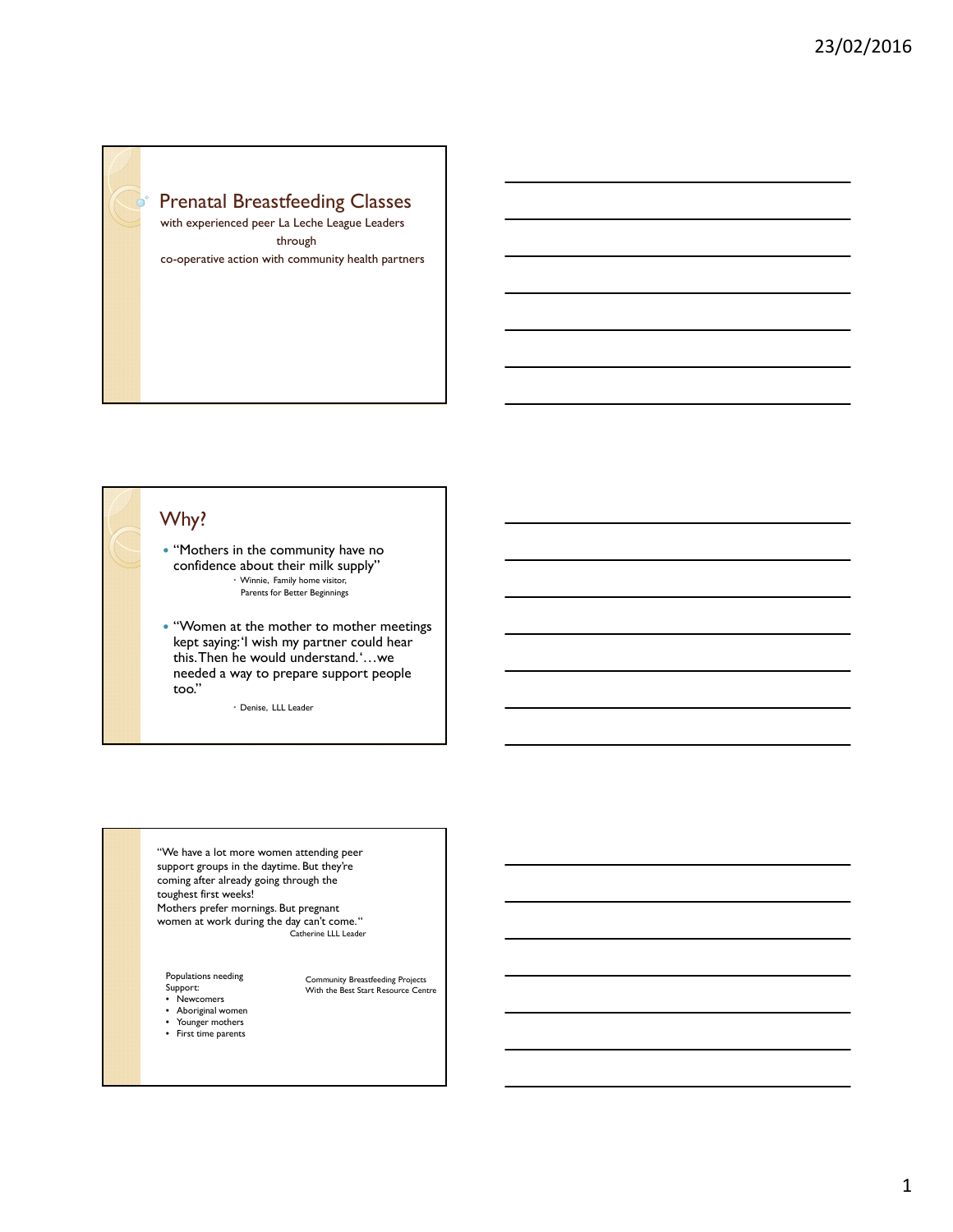## Partnering with health professionals

• 2014/15 Parents for Better Beginnings Regent Park Community Health Centre, Toronto Birth Centre & Seventh Generation Midwives Toronto

2015/16

York Region Public Health, Ontario Early Years Centres, Welcome Centre Family Care Midwives Vaughan 2013- 2016



2014/15 Toronto: Regent Park

• October series • February series

Series of 3 weekly classes, 1-1.5hr long

2015/16 York Region: Newmarket, Markham, Richmond Hill, King City, Keswick, Maple One time classes- 2.5-3 hours long. 10 sessions total

**Markham**: 4 classes (English, Mandarin , Cantonese)

OEYC **Richmond Hill**: 1 class (Cantonese)

OEYC **King**: 2 classes **Keswick**: 2 classes

**Maple**: 1 class (Russian)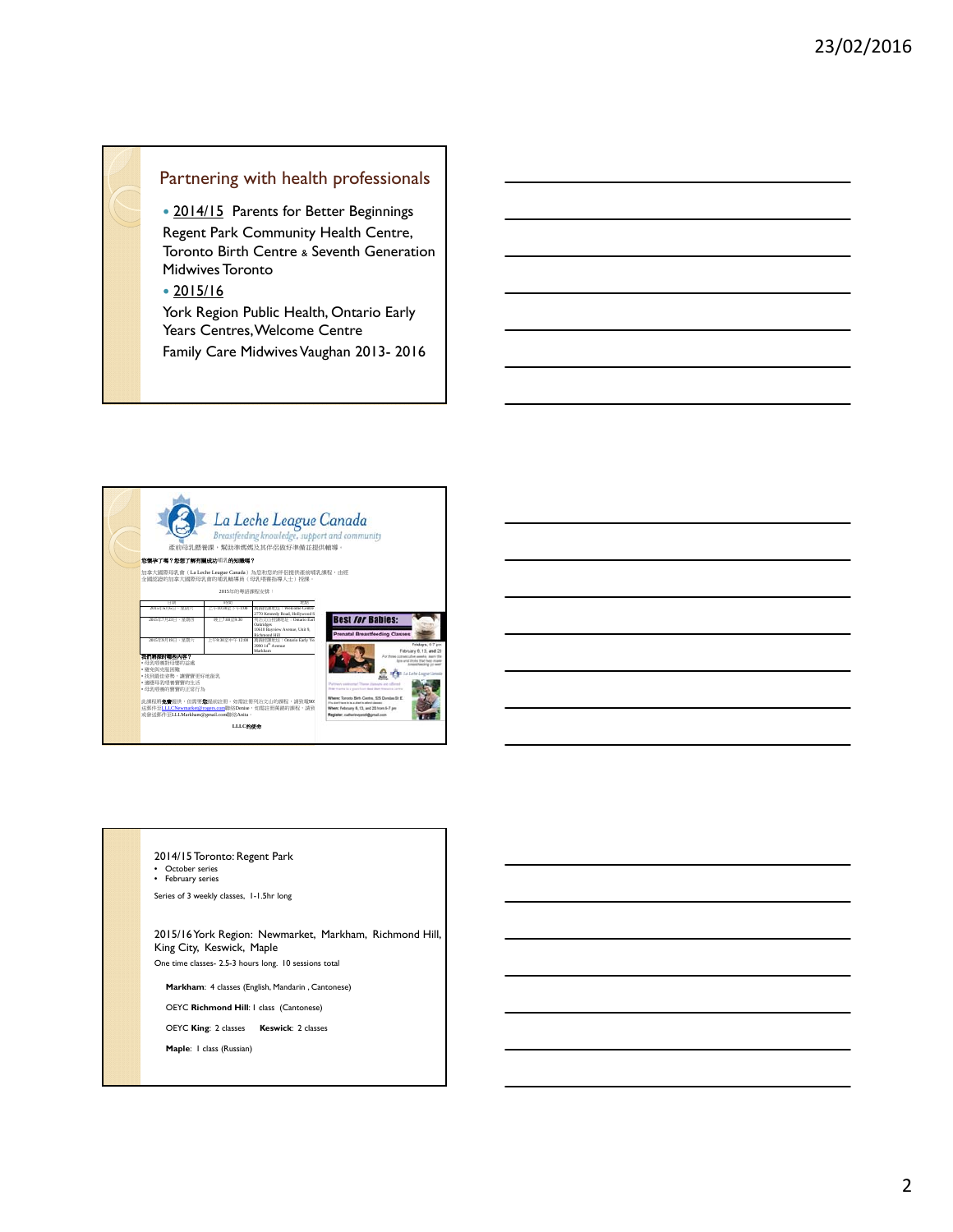

# Class Format:

- Adult learning
- Evidence based/Learned experiences
- Live mom (dad) and baby testimony





- Demonstration/hands-on
- Language interpretation

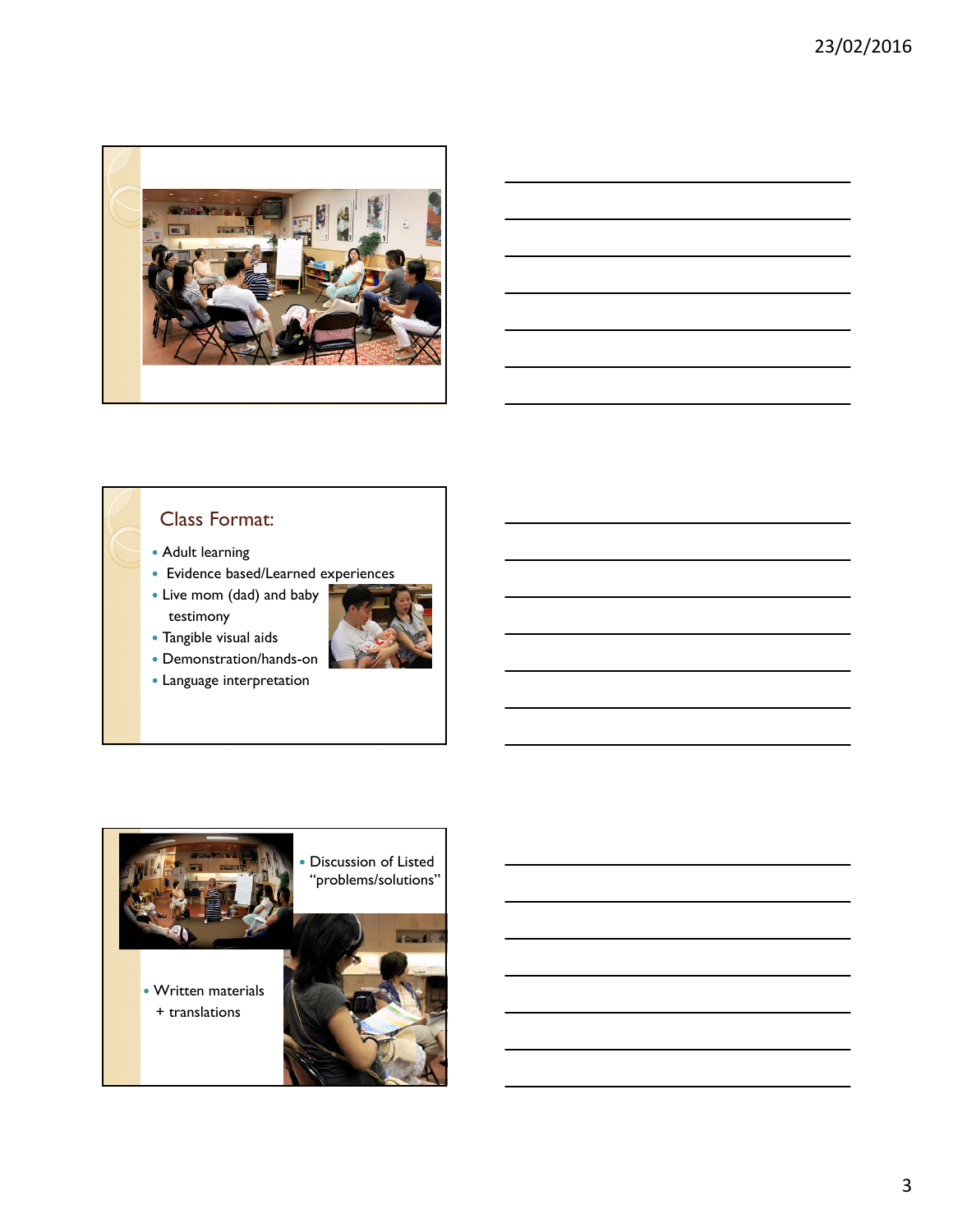#### WHAT do we need for the actual class?

 Videos Visual Aids



 Baseball, ping pong ball, marble. Different size stones to demonstrate stomach size. Cloth or knitted breast

- Handout material
- Demonstration baby doll
- Duplo blocks to demonstrate "building blocks" of breast milk vs formula
- ▶ Posters skin to skin, Baby's first weeks
- A/V equipment projectors, laptops, TV's
- $\triangleright$  Flip charts



## Evaluation

100% of respondents identified topics covered as either helpful or very helpful. The following topics were identified as "very informative/helpful" (the highest score possible):

- How breastfeeding works 58%
- Importance of breastfeeding 74%
- Latching & positioning 89%
- Getting enough milk 68%
- Avoiding & overcoming difficulties 58%
- What to expect in 1st week 79%
- How & where to get support 79%

### Most mentioned these "new things" they learned in the class:

- Babies' "second night."
- Need for skin to skin holding.
- The size of a newborn's stomach.
- Babies will nurse frequently. • Colostrum is enough.

"You forget you need to know what happens after the baby is born. The class helped both Shannon and me because we found out challenges are normal. We didn't go in totally blind. "

Monica

"I found the class very real. It was great to speak and learn from real situations "